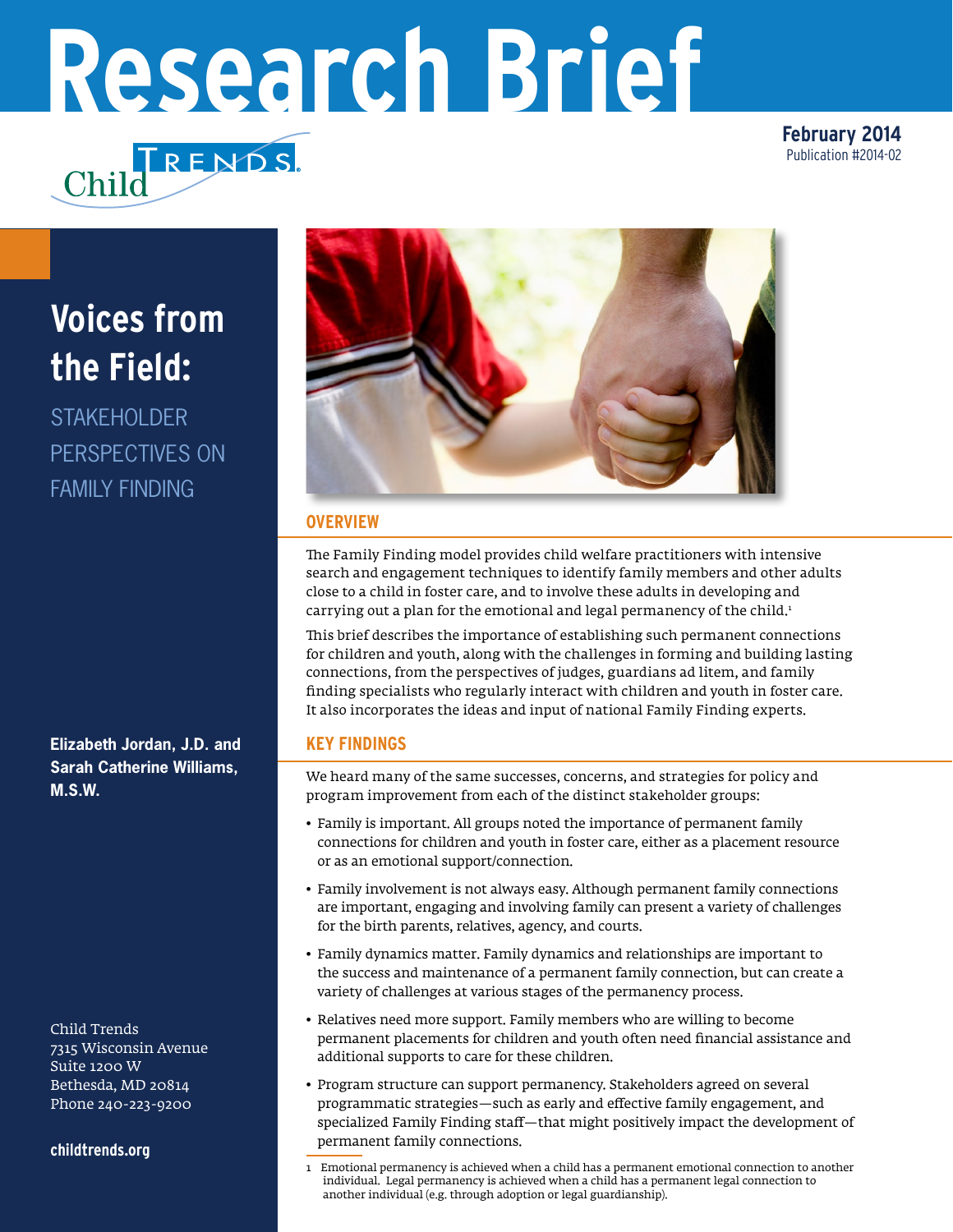### **About Family Finding**

The Family Finding model provides child welfare professionals with techniques for identifying and finding family members and other adults who care about a child placed in foster care. (Other adults may include friends, neighbors, mentors, school teachers, coaches, teammates, religious leaders, youth group leaders, and community supports.) In addition, Family Finding provides strategies for involving these adults in developing and carrying out a plan for helping children achieve emotional and legal permanency. The program was conceived in 1999 by Kevin Campbell and colleagues at Catholic Community Services in Tacoma, Washington. Campbell was inspired by the family-tracing techniques used by international aid agencies to find and reunite family members who had been separated by war, civil disturbance, or natural disaster. Using genealogical archives and internet-based services, Campbell and colleagues were able to increase the number of life-long connections for children in foster care in the agency's service area and decrease the number of children in non-relative care, and to inspire the passage of state legislation in 2003 requiring intensive relative searches for all children in out-of-home care. With the passage in 2008 of the federal Fostering Connections to Success and Increasing Adoptions Act, all states are now required to notify relatives of the placement of a related child in foster care.

The Family Finding model is comprised of six stages, including: 1) discovering at least 40 family members and important people in the child's life through an extensive review of a child's case file, through interviewing the youth (if appropriate) in addition to family members and other supportive people, and through the use of internet search tools; 2) engaging as many family members and supportive adults as possible through in-person interviews, phone conversations, and written letters and emails, with the goal of identifying the child's extended family, and identifying a group of family members and supportive adults, as appropriate, willing to participate in a planning meeting on how to keep the child safely connected to family members; 3) planning for the successful future of the child with the participation of family members and others important to the child by convening family meetings; 4) making decisions during the family meetings that support the legal and emotional permanency of the child; 5) evaluating the permanency plans developed for the child; and 6) providing follow-up supports to ensure that the child and his/her family can access and receive informal and formal supports essential to maintaining permanency for the child (Campbell, 2005; 2010).

### **DATA SOURCE**

This brief summarizes data gathered from interviews and/or surveys of judges, guardians ad litem, Family Finding specialists, and national Family Finding experts.<sup>2</sup> It is the fifth brief in a series summarizing findings from Child Trends' evaluations of the family finding model. Links to the first four briefs can be found in the Resources section.

We conducted a series of interviews with Family Finding experts from across the country, including program developers and managers, policy experts and advocates, and researchers, covering a variety of topics including the target populations served, program parameters, program context, and research issues. We also conducted interviews with dependency judges and guardians ad litem (GALs) from a state where Child Trends is currently conducting an evaluation of Family Finding, to understand how these court officers perceive the importance of permanent family connections and the challenges in engaging families.

During site visits conducted during this evaluation, researchers determined that there were many factors that made cases successful or unsuccessful. Based on this field work, Child Trends developed an online survey for Family Finding specialists, to pinpoint barriers and facilitators to securing permanent placements for children through Family Finding.

### **CONSISTENT THEMES ACROSS PARTICIPANT TYPE**

Although each group interviewed or surveyed has a unique perspective on Family Finding and works with children and families in different capacities, several common themes arose.



<sup>2</sup> In total, interviews were conducted with eight experts, ten judges, and eight guardians ad litem between June 2013 – September 2013. A total of 21 Family Finding specialists completed an online survey between July 30th and October 1st, 2013.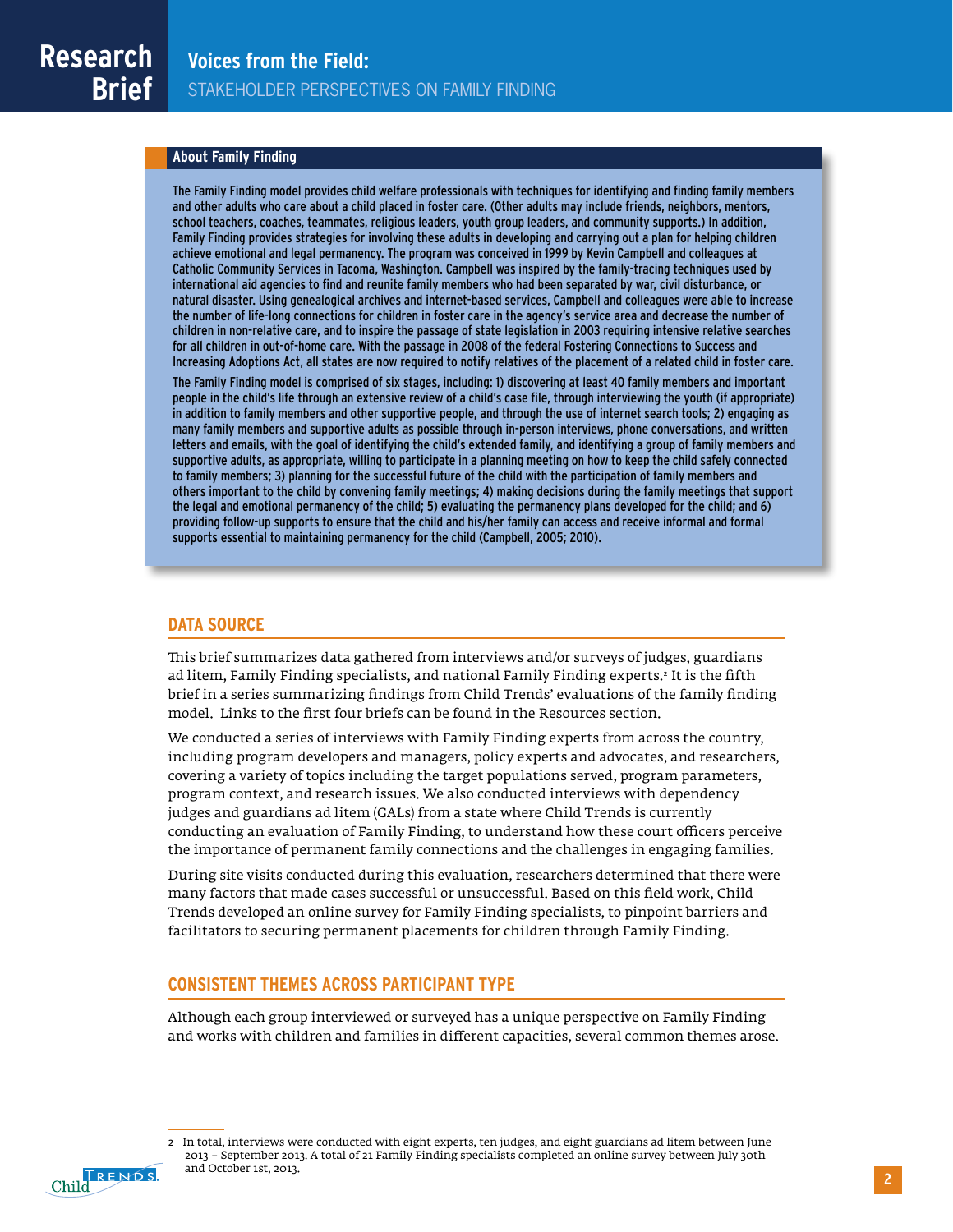### **Theme 1: Family is important**

Experts, judges, GALs, and Family Finding specialists all agree on the importance of the family's role in achieving both emotional and legal permanency for children. Our interviews found that all program experts—program developers and managers, policy advocates, and researchers—were in agreement that both emotional and legal permanency outcomes are paramount. It is the specific case nuances, such as child and family characteristics or circumstances, that dictate which one should take precedence. For example, for an infant, legal permanency often takes precedence, as it will naturally grow into emotional permanency. But for an older youth who is about to age out of the foster care system, emotional permanency is often seen as more important, as they need people to support them as they transition into adulthood.

The importance of family in reaching legal permanency was highlighted by Family Finding specialists. When asked about the factors that contribute to the success of moving a case toward legal permanency, the most frequently cited factor was family members' being agreeable to serving as a placement for the child. All but one of the specialists cited a familyrelated factor as contributing to the case's success.

Judges and GALs used words such as "critical," "extremely important," and "essential" to describe the importance of family connections and the role of such connections in providing or supporting emotional permanency. They discussed the role family can play in helping a child develop his or her self-identity and self-esteem; the support family can provide after a child turns 18 and "ages out" of foster care; the support family can provide to birth parents working toward reunification; and improved outcomes experienced by children who have such permanent connections.

### **Theme 2: Family involvement is not always easy**

Although permanent connections are very important, stakeholders noted many challenges to fully engaging relatives in creating and maintaining supportive relationships and placements. The following challenges were mentioned by stakeholders:

**FAMILY MEMBERS ARE DIFFICULT TO LOCATE OR LIVE FAR AWAY.** Judges and GALs noted that due to economic constraints, many extended family members are highly mobile, lacking consistent housing and phone numbers. This makes it more difficult and time consuming for the case worker or Family Finding specialist to find contact information. Some birth parents are unwilling to share relatives' contact information with case workers because they are reluctant to cooperate with the agency in general or because they are ashamed of the allegation of abuse or neglect and do not want relatives to know about the removal. Additionally, when a child is placed out-of-county or far from a relative's home, it becomes more difficult to arrange visits or calls between children and extended family.

**FAMILY MEMBERS AND BIRTH PARENTS ARE OFTEN RESISTANT TO AGENCY/COURT INVOLVEMENT.** Stakeholders noted difficulties in the relationship between relatives and the agency and/or the courts, which can contribute to a loss of connection or resistance to having a child placed with relatives. Judges and GALs reported that relatives can be hesitant to cooperate with agency case workers. Relatives may be concerned that they will upset the birth parents by seeming to align with the agency.

As described above, some birth parents are hesitant to share relatives' contact information with the agency. Similarly, concern was expressed over the adversarial nature of the court proceedings, specifically that birth parents are hesitant to discuss anything with case workers for fear it will be an admission of abuse or neglect. Such a fear may prevent birth parents from sharing information on possible placement options or relative connections. One judge explained that some relatives who are placement resources for children are

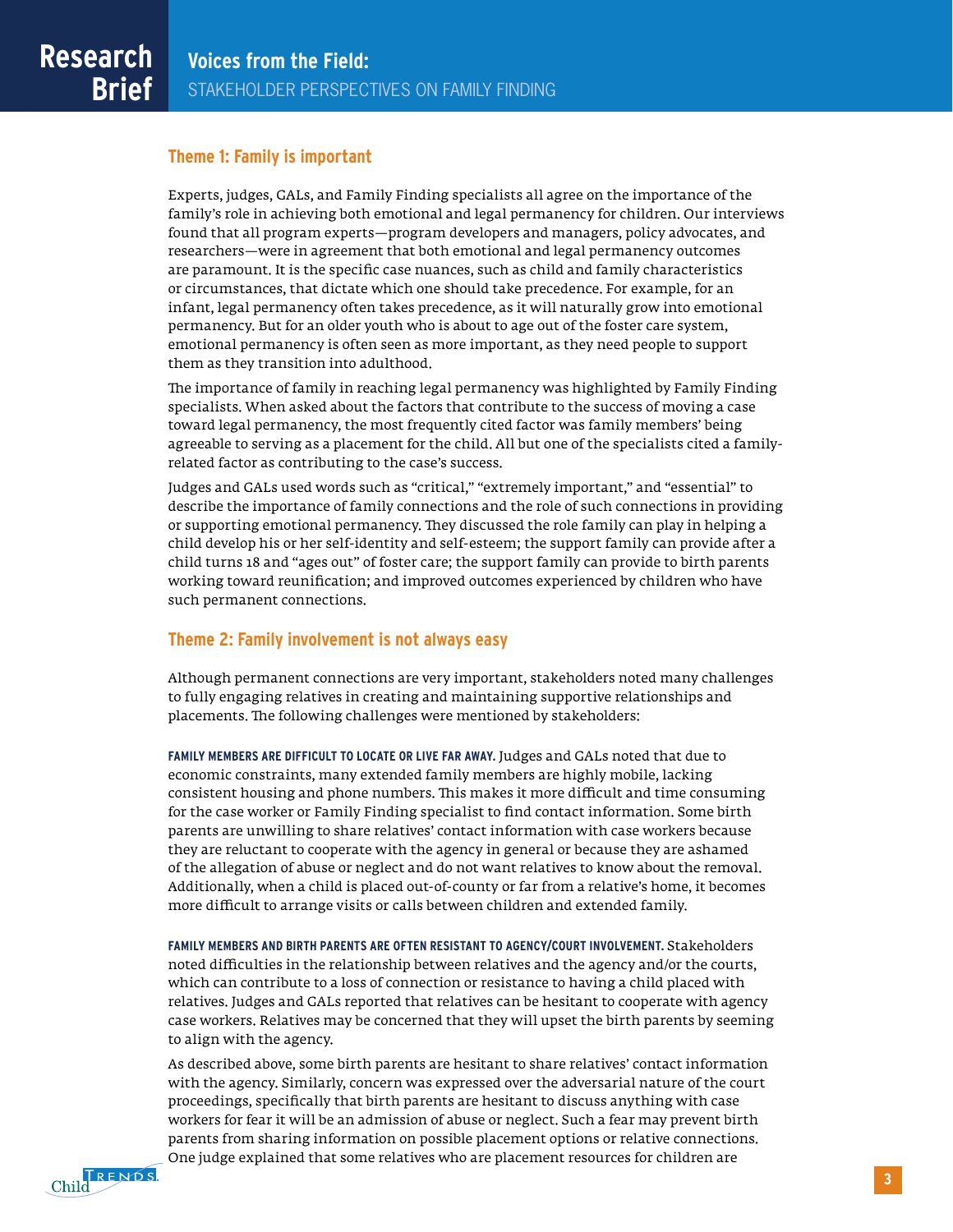resistant to obeying court orders, particularly orders regulating visitation, as they do not always have healthy relationships with the birth parent. When relatives do not comply with court orders, the placement can be terminated by the court.

**FAMILY MEMBERS ARE NOT ALWAYS AWARE OF ADDITIONAL OPTIONS.** Several judges, GALs, and Family Finding specialists noted that families are not always aware that they can be a part of the child's life without becoming a placement resource. The specialists felt that presenting family members with options as to how they can support the child helps keep them engaged in case planning and the child's life. Judges and GALs suggested that additional information and supports for families could help enhance their relationship with the child, thus benefitting the child with a life-long connection, even if the child remains in foster care.

**CHILDREN DO NOT ALWAYS REALIZE THE VALUE OF BUILDING A FAMILY CONNECTION.** Family Finding specialists reported that the relatives are not the only party that must recognize the importance of family: the children must, too. Specialists reported that children who they perceived as embracing Family Finding efforts and open to being placed with family were more likely to reach permanency. In cases that were not successful in reaching permanency, children did not want to be placed with family due to allegiance to birth parents or a lack of trust in other family members.

### **Theme 3: Family dynamics matter**

A positive permanent connection between relatives and children in out-of-home placements often requires interaction and cooperation between relatives, birth parents, and children. Numerous challenges can arise while navigating these relationships, which can jeopardize emotional and/or legal permanency for children and youth.

**RELATIVES AND BIRTH PARENTS.** Judges and GALs reported that relatives may be resistant to being a placement because they are frustrated with the birth parents and feel that they will be permanently tied to the birth parents if they become involved. Family Finding specialists also cited examples where family members "burnt bridges" with the child's parents or "did not want to interfere with raising the children of their loved ones." On the other hand, some judges noted that relatives are occasionally not willing to become placements out of loyalty to birth parents who may be actively working toward reunification. Family Finding specialists gave examples where extended members would not offer permanency because they were hopeful the youth would be returned to the birth parents, and did not want to hinder reunification efforts.

**RELATIVES AND THE CHILD.** Family Finding specialists said that many children lack trust in their extended family members and therefore do not want to be placed with them. Sometimes the children feel abandoned by their extended family, especially if they have no previous relationship with the family and have been lingering in foster care for long periods of time. The lack of trust can also stem from the influence of their birth parents, who do not always trust their own families. Birth parents sometimes encourage older children to be uncooperative with case workers and refuse contact with relatives. Just as with relatives and birth parents, judges and GALs reported that children sometimes fear a potential loss of connection to their parents if they agree to live with relatives.

### **Theme 4: More supports are needed for relatives**

Stakeholders reported that many relatives need additional support—financial, therapeutic, and administrative—to be a placement for the child. Program developers and managers report that across the country, service provider agencies are beginning to more-

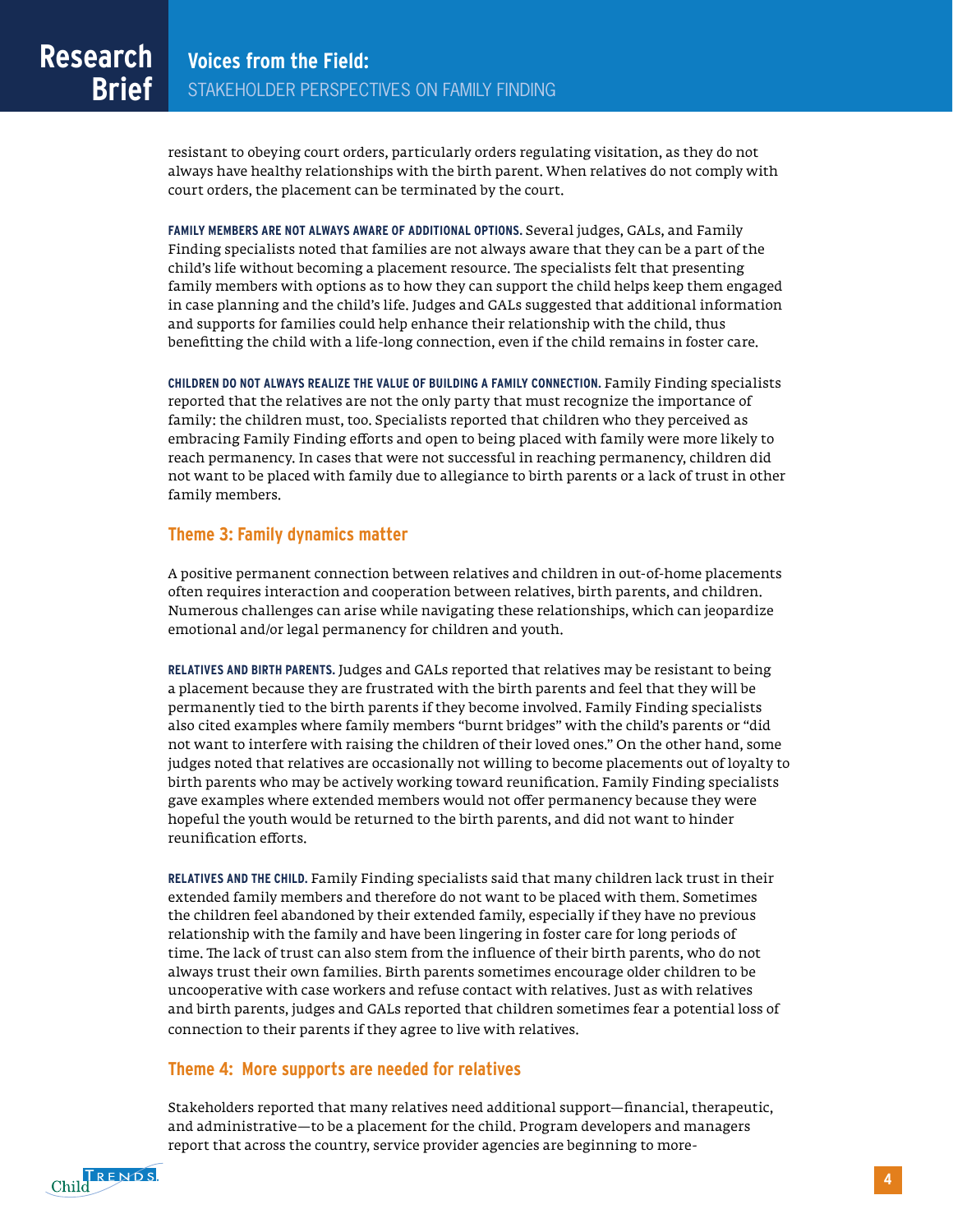comprehensively examine how these types of supports to relative caregivers can help enhance and maintain permanency plans reached through Family Finding efforts. Program experts pointed out that as more relatives express interest in becoming placement options, the importance of these kinship supports becomes more apparent. While already available in some areas, advocates cited the need for more widespread kinship navigation services to help families understand and work through the child welfare system.

Relatives may face challenges that make permanent placement difficult. Judges and GALs reported that relatives often face personal issues, such as age, family obligations, and lack of time. Family Finding specialists gave examples of family members who were reported to have "too much on their plate with other children in their home," or felt "too old" to begin parenting again. Specialists strongly felt that more willingness from family members to be placements would help their cases reach permanency in the form of relative placements.

**FINANCIAL SUPPORTS.** While the availability of stipends to relative placements varies from state to state, the judges and GALs interviewed pointed out that in their state, unlike foster parents who receive a regular monthly stipend, non-licensed relative placements are only eligible for financial support through TANF and SNAP benefits<sup>3</sup> available for the child. For families that may already be struggling financially, judges and GALs noted these funds are not sufficient to cover the costs of caring for a child. Family Finding specialists felt that many relatives are also in need of child care or other material supports, and many family members looked to secure these resources through their own personal resources, community resources, or other family members.

**THERAPEUTIC SUPPORTS.** All stakeholders noted that many children in foster care have emotional, mental health, or behavioral issues that may make it difficult for relatives to care for them. Specialists identified child behaviors that inhibit permanency such as aggression, running away, as well as sexualized and delinquent behavior. Stakeholders suggested that agencies need to make sure that relatives who express an interest in being a permanent placement for a child are offered and provided with the necessary therapeutic supports and services to make the placement possible, and to keep the placement intact. One interviewee described how difficult it would be for a single relative, working full time, to successfully advocate for and fund the mental health resources that a child may need.

Some judges and GALs also expressed concern that such supports are unavailable in some states or regions. With a dearth of mental health supports available and a large number of children with significant needs, children may need services or placements that are located far from a relative's home, making placement logistically difficult or impossible.

**ADMINISTRATIVE SUPPORTS.** Family Finding specialists noted that adequate administrative and general support for families from the child welfare agency is important. One specialist described a family that did not feel "assured from [agency] personnel that they would receive future support and assistance," and therefore did not agree to become a placement for the child. Specialists also cited the need for further education and training from the agency on how to deal with the troubling child behaviors mentioned above.

### **Theme 5: Program structure can support permanency**

Stakeholders discussed several specific ideas and strategies to consider in the implementation of Family Finding that may help support potential relative connections and better meet the needs of unconnected children and youth.

Child FRENDS

<sup>3</sup> SNAP, or the Supplemental Nutrition Assistance Program, was previously known as the food stamps program. It provides financial assistance to families below a certain income level for food purchases. Child-only TANF, or Temporary Assistance for Needy Families, is a financial assistance program available to relative caregivers who fit federal and state criteria.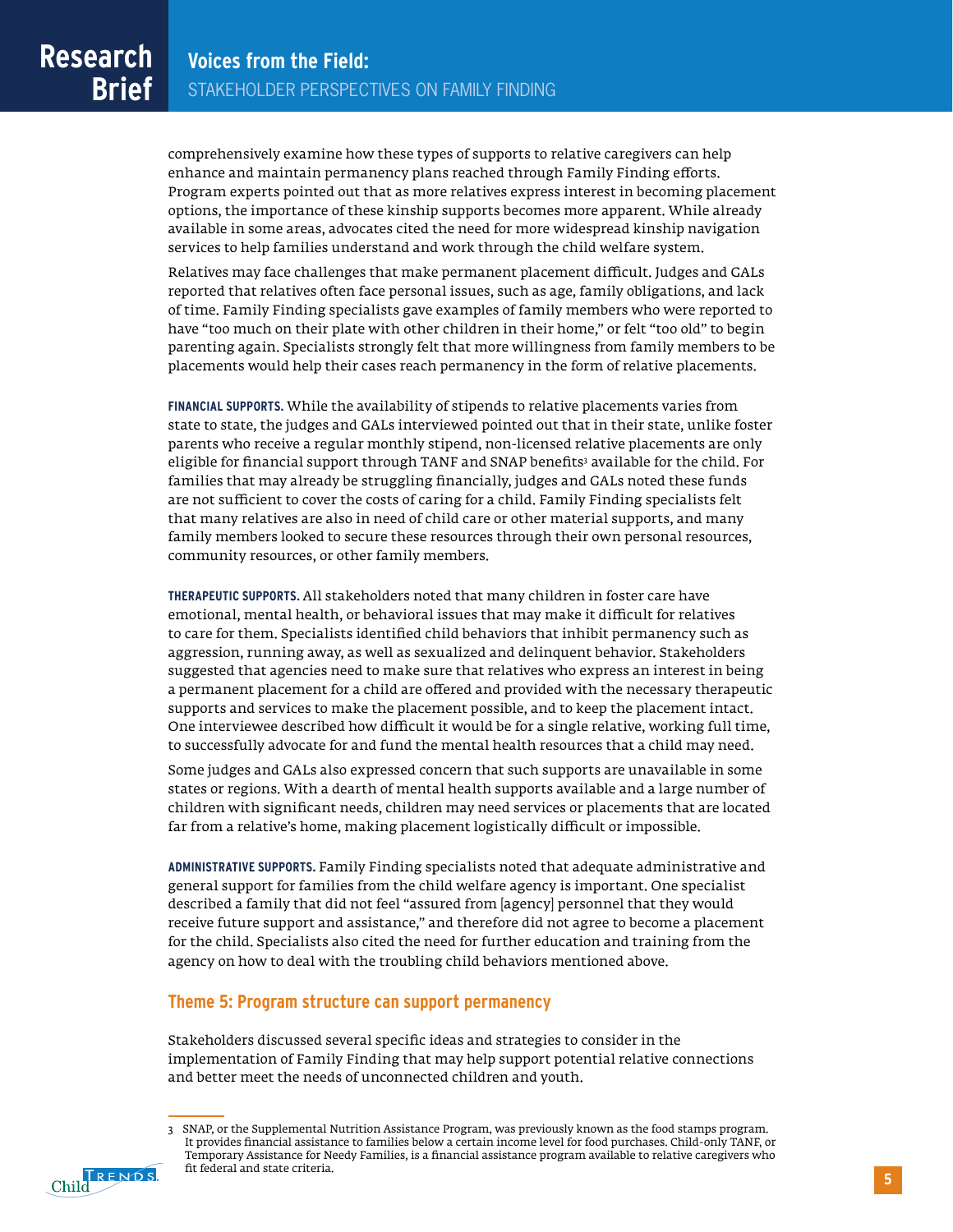**TIMING OF FAMILY FINDING SERVICES.** Several judges and GALs raised concerns that Family Finding begins too late in the child welfare case, after all other options have been exhausted.4 They felt that keeping the children waiting, without a family connection, caused feelings of isolation that could have been addressed earlier. They also noted that it can be frustrating for families to find out about the child after the child has been in care for quite some time particularly as home studies and ICPC<sup>5</sup> compliance can take significant time to complete, delaying the placement. Finally, judges and GALs were concerned that a relative found late in the process could disrupt a stable placement with a foster parent or adoptive placement.

Experts across the board agree that agencies tend to be moving toward provision of Family Finding services at the front end of the child welfare system, when children are first coming into out-of-home care. Programmatic experts and judges/GALs pointed out that these children have different needs than children who have been lingering in care. Front-end services are often more focused on family members' being a support to both the birth parents and the child. Raising children is difficult in the best of circumstances, and birth parents working toward reunification who are struggling with economic or mental health challenges may benefit from the additional support and encouragement that extended family can provide. However, as mentioned earlier, some birth parents can be resistant to family involvement due to embarrassment about their involvement in the child welfare system or because of family dynamics, posing challenges in providing front-end services.

**DESIGNATED FAMILY FINDING SPECIALIST.** Several judges and GALs reported that having a designated staff member apart from the child's case worker is a significant benefit, as the assigned case worker may be not be able to invest time in both reunification services and locating and supporting relatives. Family Finding specialists also tend to have access to a wide range of databases and search techniques that are not always available to case workers. In some cases, these specialists are a part of a private agency, contracted to provide Family Finding services to public agency cases. Judges and GALs also reported that family members may better respond to contact from a worker not affiliated with the public agency due to the stigma associated with some public agencies.

Researchers reported that agencies implementing a specialized (designated) Family Finding specialist model are finding that the specialist needs to remain involved in the case for a longer period of time than the Family Finding model originally intended. Experts reported that when Family Finding specialists wrap up their efforts before plans are in place or executed, the urgency of the family's commitments can get lost in the hand off back to the child's case worker. Sometimes the plans are for informal contacts, such as visits or letters, and when case workers are already feeling overwhelmed, these plans can be pushed aside. When not using a designated specialist, advocates and policymakers report that having additional, specialized staff assisting with the discovery of family members (the first stage of Family Finding) has been very helpful, allowing case workers more time to focus on other, more pressing aspects of the case.

### **PRACTICE AND POLICY IMPLICATIONS**

Our research brought out several practice and policy implications that may be useful to those considering initiating, strengthening or expanding a Family Finding program.

**BUILD A "FAMILY-FRIENDLY" CULTURE.** One key finding across stakeholders is that relatives need to feel comfortable with and supported by the child welfare agency and courts. According

<sup>5</sup> The Interstate Compact on the Placement of Children (ICPC) is an agreement between states establishing procedures for the placement of children across state lines. Depending on the agreements and requirements of individual states, completing the requisite procedures can be a time-consuming process for relatives who do not live in North Carolina but wish to have a North Carolina child placed in their home.



<sup>4</sup> Interviewees did note that the issues of timing could be caused by specific criteria of the local program or pilot in a particular court district or county.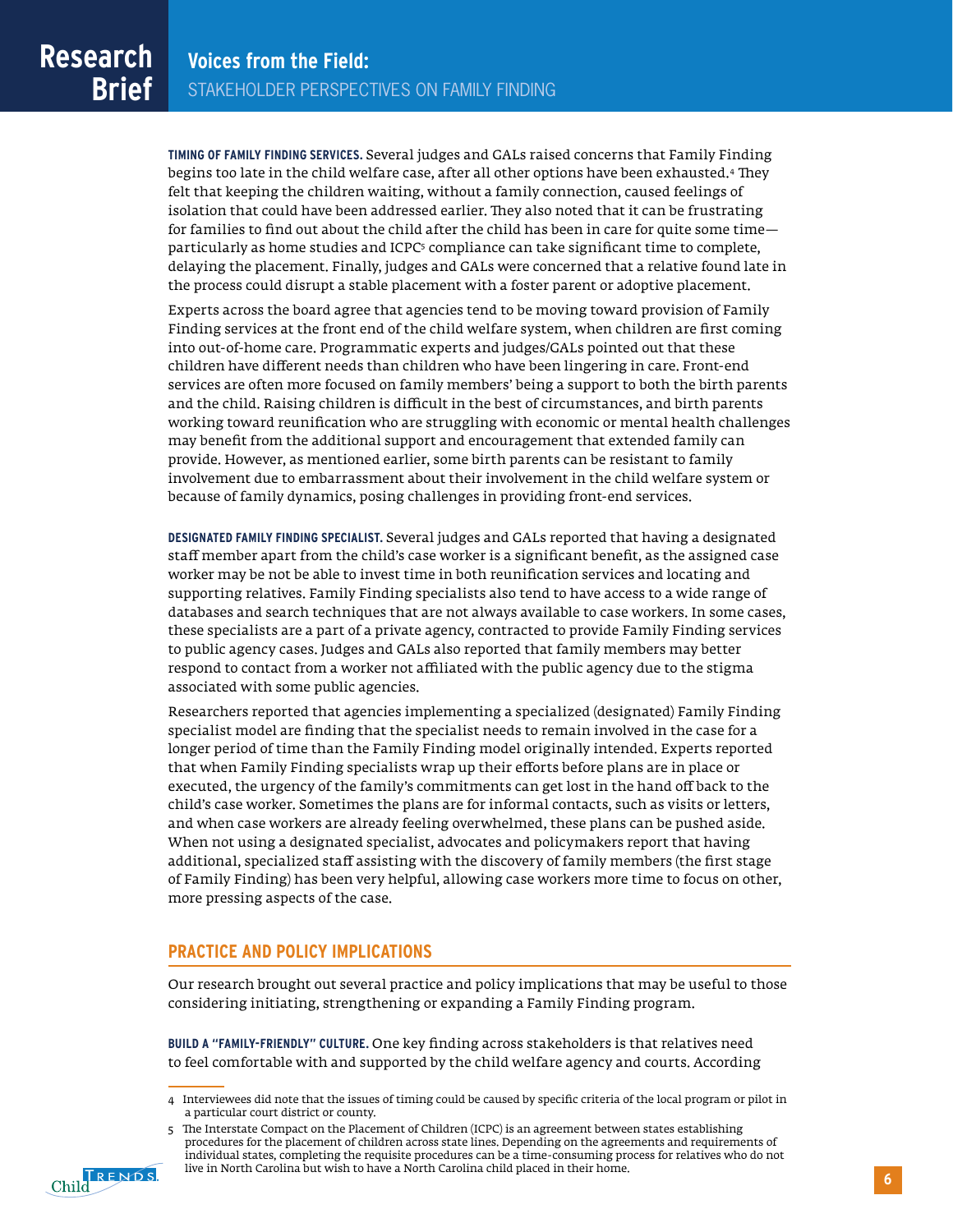to experts, implementation of Family Finding marks a culture shift in many child welfare systems by emphasizing the importance of involving relatives in supporting and case planning for children at all levels. Stakeholders agree the program cannot be successful without the buy-in of all, from agency administrators to court personnel to front-line staff. Family involvement—as a placement resource or emotional support—should be encouraged by everyone involved with a case. Examples of family-friendly policies and practices include prioritizing placement with siblings, and encouraging and supporting relative placements.

There are several ways to build a more family-friendly culture that may support relative connections and placements for children in foster care. Agency staff, Family Finding specialists, GALs, judges, and attorneys may benefit from trainings on effective family engagement, including understanding a family's needs and how to address them. Such training could also help stakeholders understand how to better communicate with relatives about available services and supports. Training on the specifics of Family Finding services, including referral processes, may help ensure all stakeholders understand exactly how to initiate and monitor a case. Another strategy to increase agency buy-in, according to program experts, is highlighting and sharing successes achieved through Family Finding and integrating the model into existing agency structure. Judges and GALs also describe the delicate balance between supporting families and relatives within an adversarial system.

**INCREASE SUPPORTS AND SERVICES TO RELATIVES.** Agency policies need to be examined to determine how to better support relatives in becoming a placement for children in foster care. Relatives can qualify for additional services and financial support by going through the process to become a licensed foster care placement, but many find it difficult due to the lengthy process, strict licensing requirements (e.g., financial stability, training, sleeping space), or generational or pervasive issues of substance abuse and mental health issues. Many states have implemented separate licensing, placement, and/or waiver processes for relatives interested in being a placement resource. Any such policies should be clearly described to staff and communicated to families. In states that currently lack such policies, creating them may open the door for relative placements that may have been made impossible due to old or non-violent criminal records, inadequate space in the home, or lack of financial resources.

**MEASURE OTHER BENEFITS OF FAMILY FINDING.** While positive permanency outcomes such as shorter stays in care, reunification, adoption, placements with relatives, and lower recidivism rates are the ultimate goal of all child welfare programs, including Family Finding, experts reported that service providers need to measure other child outcomes, and research and evaluation efforts need to incorporate other measures of success. Such broadened measures include child well-being and functioning, the child's sense of belonging and self, changes in the child's affect, and the child's relationships and level of engagement with family (e.g., visitation with family, levels of emotional support). This knowledge may increase the commitment of all to further support the program and the relatives who, while unable to be a placement resource, become a permanent emotional support for children in foster care.

**BUILD A DEEPER UNDERSTANDING AND RESPECT OF THE SOMETIMES CONFLICTING ROLES OF PARTIES.** Joint trainings may bring about better collaboration between stakeholders. It may also be helpful for different stakeholders to know how appreciated they are by the others. Many of the judges credited the hard work of case workers and GALs as the motivating factor for children's permanency. Similarly, many GALs spoke about how essential a thoughtful and compassionate case worker is to a child and the case. A better understanding of the roles and more intentional appreciation of each stakeholder may help support these groups as they try to encourage legal and emotional permanency for children and youth in foster care.